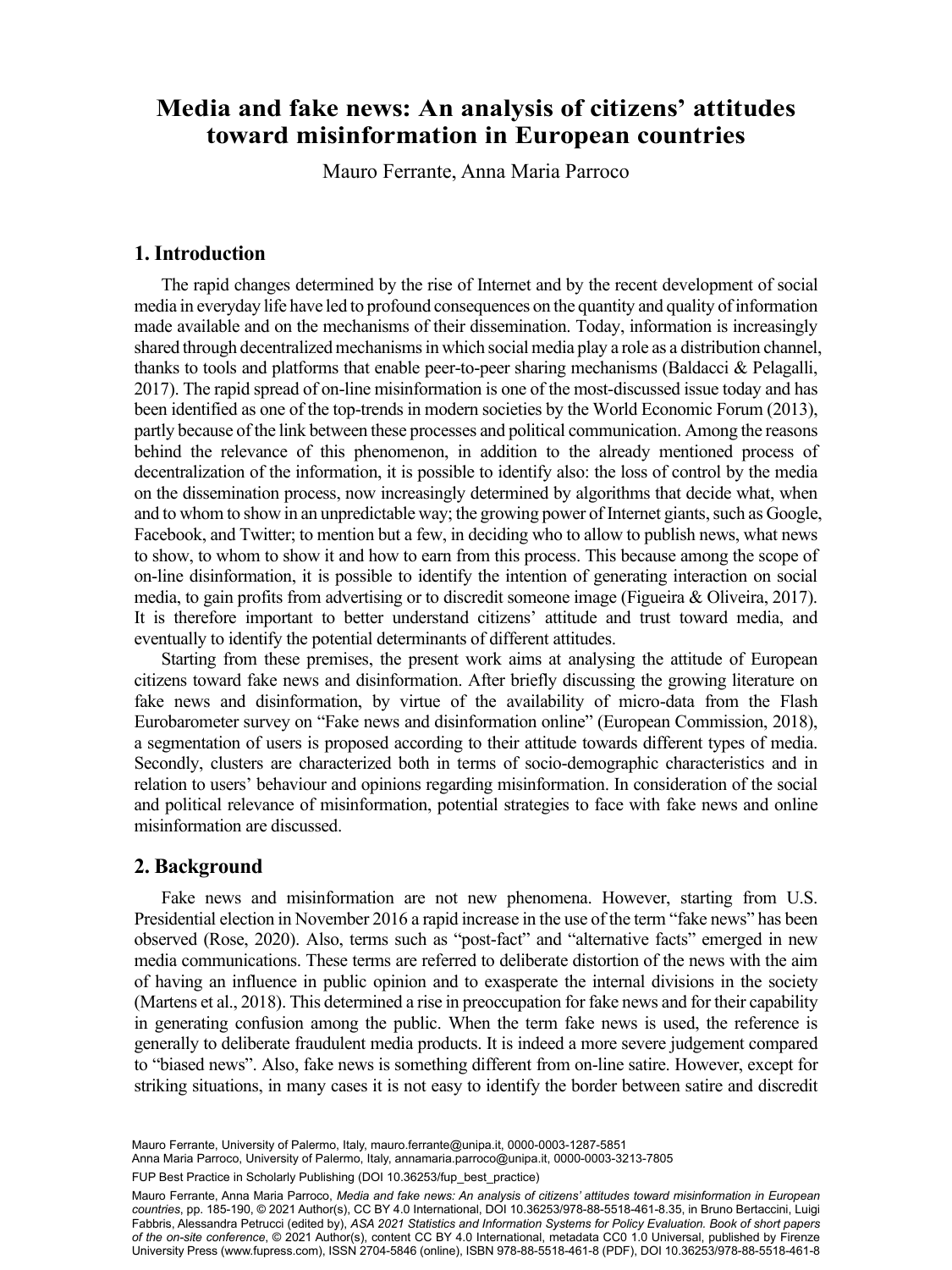intention. Allcott and Gentzkow (2017) define fake news as "news articles that are intentionally and verifiably false and could mislead readers" (Allcott and Gentzkow, 2017, p. 213) with facts entirely false. Dentith (2016) points out that fake news is an "allegation that some story is misleading – it contains significant omissions – or even false – it is a lie – designed to deceive its intended audience" (Dentith, 2016, p. 66), with facts that may be entirely false, contain partial truths, or omissions that would undermine the real fact. Fake news and misinformation have attracted the interest of researchers and institutions in identifying the mechanisms of dissemination of fake news and, eventually, potential strategies for their identification (Shao, 2018). The use of social media to get information has even more amplified the fake news issue: the news, due to its bounce rate, is likely to be contaminated, that is to undergo considerable changes until it becomes itself a fake news. It is undisputed that nowadays mainstream media have been progressively displaced by social media as a source of information. Consequently, individuals must be able to select reliable or unreliable information.

Some studies focused on the principal factors causing fake news and they found that both micro and contextual variables act (Kim & Kim, 2020). People's attitudes and citizens perception towards fake news have been recently investigated by several authors (Reuter et al., 2019; Borges-Tiago et al., 2020; Quan‐Haase et al., 2018; Dinev et al., 2009; Fletcher et al., 2018). They agree that age, education, tech-profile, and cultural and ideological differences among users are relevant variables in shaping the attitudes towards fake news and disinformation. Reuter et al. (2018), referring to a survey conducted in Germany, find that people who are younger or more educated show more ability to identify fake news, and liberal or left-wing persons are more critical; Borges-Tiago et al. (2020) show that citizens attitude towards fake news is different among European countries and report that younger and tech savvy users recognize fake news most likely than others. Quan‐Haase et al. (2018), highlight the importance of information literacy characteristics and information technology skills and Dinev et al. (2009) focus on cultural dimension. Finally, Fletcher et al. (2018), in presenting the results on Italian and French attitude towards fake news, stress the relevance of policy makers, private and public companies in acting to regulate information sources. Nonetheless, few studies have assessed whether populations can be segmented according to their attitude toward media. The present work aims at filling this gap and to assess whether these segments exhibit specific characteristics, both in terms of socio-demographic profile and according to media use.

### **3. Data and Methods**

This study uses micro-data from the European Commission Flash Eurobarometer 464 on "fake news and disinformation online" (European Commission, 2018). The survey carried out in 28 Member States in 2018 on a sample of about 26 thousand respondents interviewed via telephone, aims at exploring EU citizens awareness and attitude toward fake news and disinformation online. Detailed information on the survey, as well as the questionnaire and micro-data are made available by the European Commission through the official portal for European data: https://data.europa.eu.

With the aim of identifying the main determinants of consumer attitudes towards misinformation and fake news, in a first step clusters users have been identified in relation to their attitude toward media, for the six different media types considered (i.e. Printed newspapers and news magazines; Online newspapers and news magazines; Online social networks and messaging apps; Television; Radio; Video hosting websites and podcasts). Secondly, the degree of association of socio-demographic characteristics and of media usage with the proposed cluster is explored in order to characterize different profiles of users across European countries.

In consideration of the categorical nature of data concerning the level of trust in media *k*-mode clustering (Huang, 1997) has been implemented. According to this approach, let  $A_1, A_2, \ldots, A_6$  the set of attributes, describing the categorical space Ω, representing the users' opinion on the different media types considered, where the domain  $DOM(A_i)$  of each categorical attribute  $A_i$  is given by the three answers' categories, namely: *trust*, *don't trust*, *don't use that media type*. A categorical object  $X \in \Omega$  is represented by the set of attribute-value pair for each of the set of attributes considered,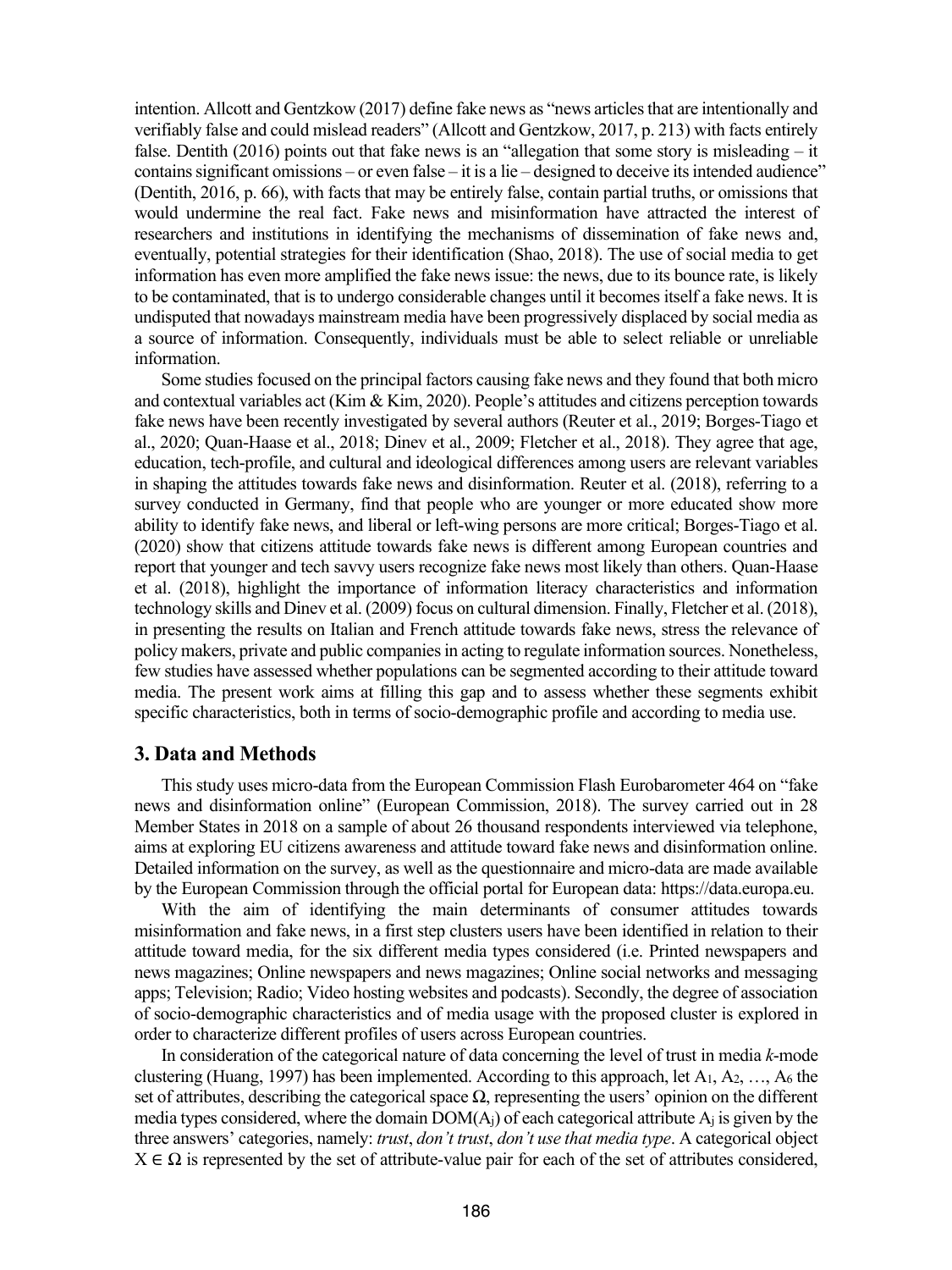and it can be represented as a vector  $[x_l, x_2, ..., x_6]$ . Let  $X = \{X_1, X_2, ..., X_n\}$  be the set of *n* categorical objects observed in the *n* sample units. We write  $X_i = X_z$  if  $x_{i,j} = x_{z,i}$ , for  $1 \le j \le 6$ , i.e. if two generic sample units, *i* and *z*, have the same value for any of the 6 considered attributes.

The *k*-mode algorithm is an extension of the *k*-means clustering procedure to categorical variables (Chaturvedi et al., 2001) and it aims to partition the objects into *k* groups such that the distance from objects to the assigned cluster modes is minimized. A mode of X is a vector  $Q = [q_1, q_2]$ *q2, …, q6*] that minimises a dissimilarity measure *d*, which is computed by counting the number of mismatches in all variables (simple-matching distance). The *k*-mode algorithm works iteratively by selecting initial *k*-modes of each cluster, allocating each unit to the cluster with the nearest mode according to *d*, then retesting the dissimilarity of units against the current mode and eventually reallocating the units to the cluster with the nearest mode iteratively, until no unit has changed cluster after a full cycle test of the whole dataset (Huang, 1997). In the present work the package *KlaR* implemented in *R* software has been used for the analysis.

Having been identified the clusters which characterise our sample according to their attitude toward different types of media, a regression modeling approach was undertaken to quantify the degree of association of socio-demographic characteristics and of users' behaviour and opinions regarding misinformation with cluster membership. The covariates included in the model were: 1) *Gender,* 2) *Age,* 3) *Occupation,* 4) *Social network use (How often do you use online social networks?),* 5) *Reading and sharing attitude on social network (Do you read or share things when using social network?)* 6) *Presence of fake news and misinformation in the media (Do you come across news which misrepresent reality or are even false?)* 7) *Confidence in the ability to detect fake news (Are you confident that you are able to identify news or information that misrepresent reality or is even false?)* 8) *Perception on the danger of misinformation and fake news (Is the existence of news or information that misrepresent reality a problem in your country or for democracy in general?).* By considering the categorical nature of the response variable, a multinomial logistic regression model was implemented.

#### **4. Results**

The dataset under analysis is constituted by 26,576 respondents residing in one of the EU28 countries. As also reported by the EU Commission, at an aggregate level, most respondents tend to trust news and information they receive through radio (70%), television (66%) and printed media (63%). However, less than half (47%) trust online newspapers and magazines, and lower proportions trust video hosting websites and podcasts (27%) and online social networks and messaging apps (26%). Also, these results are consistent across all the Member States (European Commission, 2018). Before implementing the clustering algorithm, those cases containing missing data for at least one of the covariates examined for the analyses were removed. This reduced the dataset to 22,384 cases. Then, to implement *k*-mode algorithm, according to the elbow method, a number of clusters equal to 5 was fixed. Modes of each item corresponding to the attitude for the different types of media considered are reported in table 1.

The results of the *k*-mode clustering procedure highlight different segments of users according to their attitude toward different type of media. Those here called *Impatients* are constituted by users which tend to trust on online social network, radio, and television, whereas they tend to do not trust on printed or online newspapers or magazines. On the contrary, it is possible to define as *Traditionalists* those who trust mainly on traditional sources of information, such as printed or online newspapers and radio. Also, they tend not to trust on social network, television, and they do not use video-hosting websites or podcasts. A particular group of users constitute those who can be defined *Sceptics*, which tend not to trust to any type of media. A fourth group are here named as the *News buff*. They trust on media coming from printed or online newspapers, radio, and television. They are very similar to the *Traditionalists*, except for a trust on television compared to *Traditionalists* who do not. Finally, the last group can be labelled as *Credulous*. They believe in almost any type of media; the only exception being represented by video hosting websites which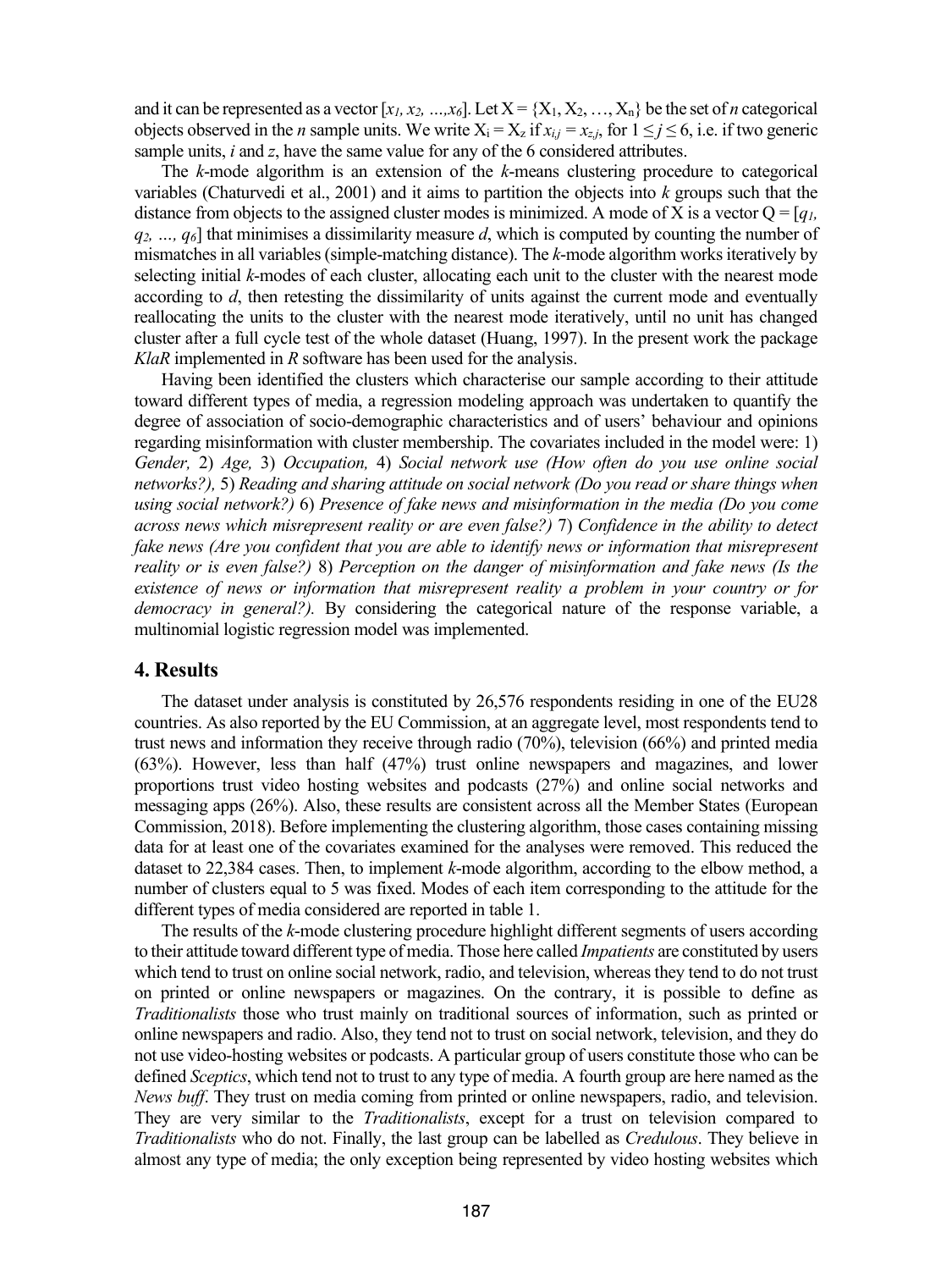generally are not used by this type of users.

| Cluster ID                           | Printed newspapers and<br>news magazines | Online newspapers and<br>news magazines | <b>Online social networks</b><br>and messaging apps | <b>Television</b>       | Radio | Video hosting<br>websites and<br>podcasts |
|--------------------------------------|------------------------------------------|-----------------------------------------|-----------------------------------------------------|-------------------------|-------|-------------------------------------------|
| <b>Impatients</b><br>$(n=3024)$      | Don't trust                              | Don't trust                             | Trust                                               | Trust                   | Trust | Don't trust                               |
| <b>Traditionalists</b><br>$(n=3401)$ | Trust                                    | Trust                                   | Don't trust                                         | Don't trust             | Trust | Don't know                                |
| <b>Sceptics</b><br>$(n=3594)$        | Don't trust                              | Don't trust                             | Don't trust                                         | Don't trust Don't trust |       | Don't trust                               |
| <b>News buff</b><br>$(n = 6428)$     | Trust                                    | Trust                                   | Don't trust                                         | Trust                   | Trust | Don't trust                               |
| <b>Credulous</b><br>$(n=5937)$       | Trust                                    | Trust                                   | Trust                                               | Trust                   | Trust | Don't know                                |

**Table 1.** Cluster modes according to the attitude toward different types of media.

Table 2 summarizes beta-coefficients, odds ratios(OR) and related *p*-values of the multinomial logistic regression model. From an analysis of the results in Table 2, all the considered factors appear significant, although differences emerge in their effects in relation to the various clusters considered. Conditionally to the other variables, and considering the cluster of *Traditionalists* as baseline, *Gender* is significantly associated to the cluster of *Sceptics*, with a risk of being "Male" of about 1.30 higher compared to the baseline, whereas being "Female" is associated with the cluster of *Credulous* (OR=1.11). In terms of *Age*, being of an age comprised between "25 and 39 years old" and "older than 55 years old", decreases the 'risk' of belonging to the *Impatients*, compared to the other categories. Also being older than 55 years old decreases the risk of belonging to the *News buff*, which tend to be younger compared to the *Traditionalists.* Different occupation profiles characterize the various clusters. Being "manual worker" or "not worker" increases the 'risk' of belonging to the *Impatients*(OR=1.46 and 1.23, respectively); similarly, "not workers" are more likely to belong to the *Sceptics* (OR=1.23), compared to the other occupation categories. Whereas being "self employed" is negatively associated with the cluster of *Credulous* (OR=0.75). Regarding *social network use*, frequent users are associated with the *Credulous* and *News buff*  clusters, whereas being a non-frequent user is associated with the *Sceptics*. A more active behaviour in terms of *reading or sharing things on social media* characterizes the *Impatients,* the *Sceptics* and the *News buff*, compared to *Traditionalists*. On the other hand, *Credulous* tend not to read or share things on social media, thus indicating a more passive behaviour. *Sceptics,* as expected, tend to come across news which they think misrepresent reality or are even false. The other clusters perceive less this risk, compared to the *Traditionalists.* Nonetheless, the *Sceptics* are less confident on their capability in identifying fake news; the same holds for the *Impatients*, whereas *News buff*  and *Credulous* are more confident from this perspective. Finally, a perception of fake news and disinformation as a problem in the country or for democracy in general characterizes mainly the *News buff*. On the contrary, those who do not perceive this problem are more likely to belong to the *Credulous.*

In summary, the analysis of the segmentation results reported in Table 1, jointly with the results of the logistic regression, suggest that *Impatients* and *Credulous* seems to be those at more risk for fake news and misinformation on-line. Also, they do not perceive misinformation as a problem for democracy in general. In the case of the *Impatients* an active behaviour in terms of on-line sharing emerged, thus potentially determining an active role in the spreading of on-line misinformation, also in consideration that both groups are constituted by regular social network users.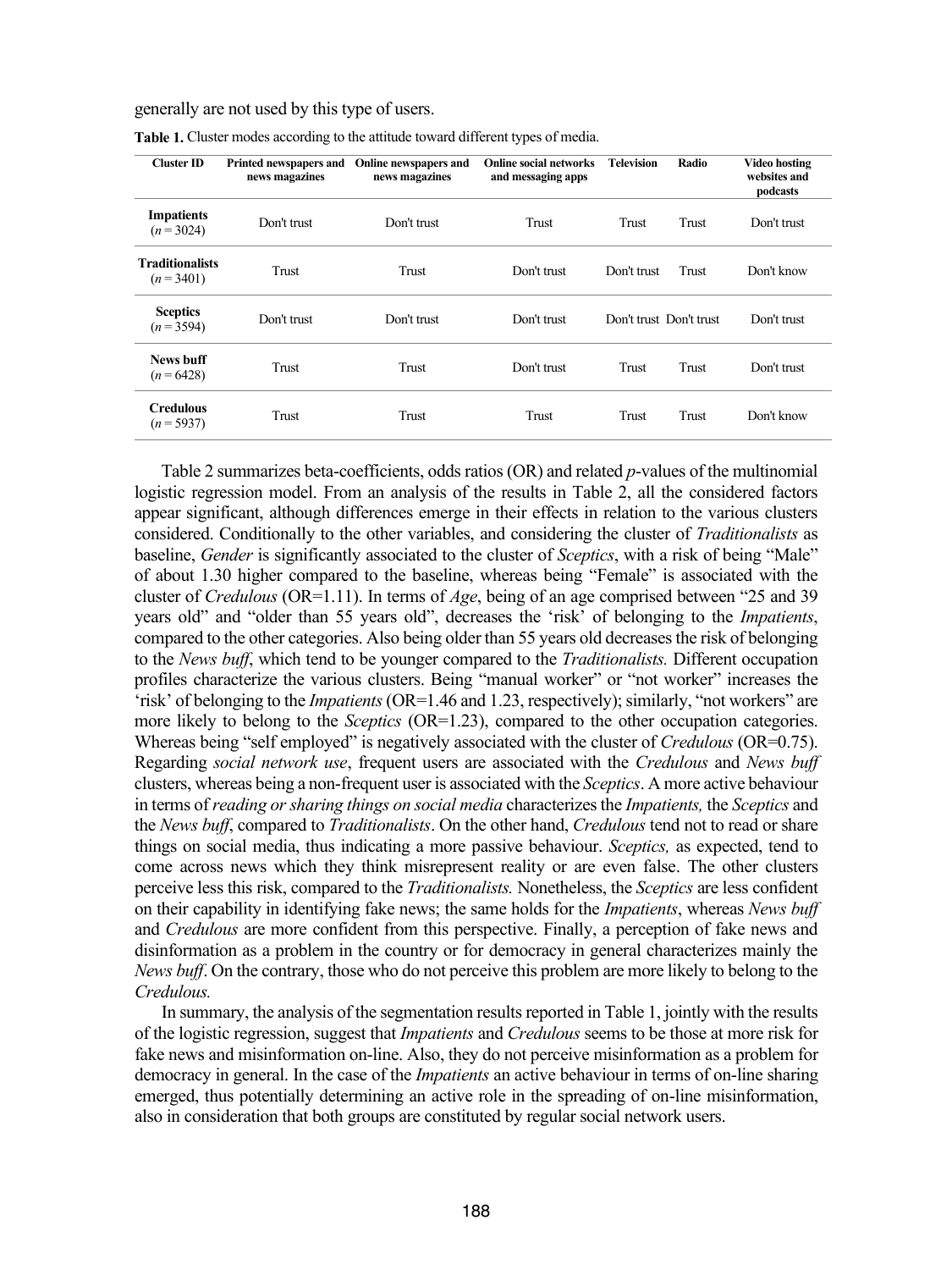| <b>Cluster</b>    | Variable                                                    | Categories           | ß                 | p-value | $Exp(\beta)$ |
|-------------------|-------------------------------------------------------------|----------------------|-------------------|---------|--------------|
|                   | Gender (Male = Ref.)                                        | Female               | 0.000             | 0.997   | 1.000        |
| <b>Impatients</b> |                                                             | $25 - 39$            | $-0.280$          | 0.022   | 0.756        |
|                   | Age (15-24= Ref.)                                           | $40 - 54$            | $-0.204$          | 0.082   | 0.815        |
|                   |                                                             | $>=55$               | $-0.304$          | 0.006   | 0.738        |
|                   |                                                             |                      |                   |         |              |
|                   |                                                             | Self-employed        | $-0.028$          | 0.754   | 0.973        |
|                   | Occupation (Employees $=$ Ref.)                             | Manual workers       | 0.376             | 0.000   | 1.456        |
|                   |                                                             | Not working          | 0.208             | 0.002   | 1.231        |
|                   | Social network use (several time a month or less=Ref.)      | Almost everyday      | 0.044             | 0.580   | 1.045        |
|                   |                                                             | At least once a week | $-0.026$          | 0.789   | 0.974        |
|                   | Read, or share on social network ( $No = Ref.$ )            | Yes                  | 0.216             | 0.005   | 1.241        |
|                   | News misrepresent reality? ( $No = Ref.$ )                  | Yes                  | $-0.152$          | 0.031   | 0.859        |
|                   | Able to identify news that misrepresent reality (No=Ref.)   | Yes                  | $-0.204$          | 0.000   | 0.816        |
|                   | Misinformation is a problem for democracy? (No=Ref.)<br>Yes |                      | $-0.060$          | 0.551   | 0.942        |
|                   | Intercept                                                   |                      |                   | 0.283   |              |
| <b>Sceptics</b>   | Gender (Male = Ref.)                                        | Female               | $-0.266$          | 0.000   | 0.767        |
|                   |                                                             | $25 - 39$            | $-0.010$          | 0.932   | 0.990        |
|                   | Age (15-24= Ref.)                                           | $40 - 54$            | 0.010             | 0.930   | 1.010        |
|                   |                                                             | $>=55$               | $-0.202$          | 0.065   | 0.817        |
|                   |                                                             | Self-employed        | 0.221             | 0.006   | 1.248        |
|                   | Occupation (Employees = $Ref.$ )                            | Manual workers       | 0.129             | 0.222   | 1.138        |
|                   |                                                             | Not working          | 0.210             | 0.001   | 1.234        |
|                   |                                                             | Almost everyday      | $-0.142$          | 0.062   | 0.868        |
|                   | Social network use (several time a month or less=Ref.)      | At least once a week | $-0.219$          | 0.020   | 0.803        |
|                   |                                                             |                      |                   |         |              |
|                   | Read, or share on social network ( $No = Ref.$ )            | Yes                  | 0.280             | 0.000   | 1.323        |
|                   | News misrepresent reality? ( $No = Ref.$ )                  | Yes                  | 0.449             | 0.000   | 1.568        |
|                   | Able to identify news that misrepresent reality (No=Ref.)   | Yes                  | $-0.266$          | 0.000   | 0.766        |
|                   | Misinformation is a problem for democracy? (No=Ref.)        | Yes                  | $-0.105$          | 0.281   | 0.901        |
|                   | Intercept                                                   |                      | $-0.042$          | 0.799   |              |
|                   | Gender (Male = $Ref.$ )                                     | Female               | $-0.068$          | 0.122   | 0.935        |
|                   |                                                             | $25 - 39$            | $-0.216$          | 0.039   | 0.806        |
|                   | Age $(15-24=Ref.)$                                          | $40 - 54$            | $-0.173$          | 0.088   | 0.841        |
|                   |                                                             | $>=55$               | $-0.390$          | 0.000   | 0.677        |
| <b>News buff</b>  |                                                             | Self-employed        | $-0.245$          | 0.001   | 0.783        |
|                   | Occupation (Employees = $Ref.$ )                            | Manual workers       | $-0.166$          | 0.077   | 0.847        |
|                   |                                                             | Not working          | $-0.312$          | 0.000   | 0.732        |
|                   | Social network use (several time a month or less=Ref.)      | Almost everyday      | 0.236             | 0.001   | 1.266        |
|                   |                                                             | At least once a week | 0.159             | 0.057   | 1.172        |
|                   | Read, or share on social network ( $No = Ref.$ )            | Yes                  | 0.271             | 0.000   | 1.311        |
|                   | News misrepresent reality? ( $No = Ref.$ )                  | Yes                  | $-0.254$          | 0.000   | 0.775        |
|                   | Able to identify news that misrepresent reality (No=Ref.)   | Yes                  | 0.103             | 0.037   | 1.108        |
|                   | Misinformation is a problem for democracy? (No=Ref.)<br>Yes |                      | 0.005             | 0.955   | 1.005        |
|                   | Intercept                                                   |                      | 0.928             | 0.000   |              |
|                   | Gender (Male = Ref.)                                        | Female               | 0.104             | 0.020   | 1.109        |
|                   |                                                             | $25 - 39$            | $-0.041$          | 0.719   | 0.960        |
| <b>Credulous</b>  | Age $(15-24=Ref.)$                                          | $40 - 54$            | 0.090             | 0.409   | 1.094        |
|                   |                                                             | $>=55$               | 0.156             | 0.128   | 1.169        |
|                   | Occupation (Employees = $Ref.$ )                            | Self-employed        | $-0.291$          | 0.000   | 0.748        |
|                   |                                                             | Manual workers       | 0.052             | 0.588   | 1.054        |
|                   |                                                             | Not working          | 0.022             | 0.707   | 1.022        |
|                   |                                                             | Almost everyday      | 0.306             | 0.000   | 1.358        |
|                   | Social network use (several time a month or less=Ref.)      | At least once a week |                   |         |              |
|                   | Read, or share on social network ( $No = Ref.$ )            |                      | $-0.192$          | 0.029   | 0.825        |
|                   |                                                             | Yes                  | $-0.141$          | 0.035   | 0.868        |
|                   | News misrepresent reality? ( $No = Ref.$ )                  | Yes                  | $-0.772$          | 0.000   | 0.462        |
|                   | Able to identify news that misrepresent reality (No=Ref.)   | Yes                  | 0.281<br>$-0.227$ | 0.000   | 1.325        |
|                   | Misinformation is a problem for democracy? (No=Ref.)<br>Yes |                      |                   | 0.008   | 0.797        |
|                   | Intercept                                                   |                      |                   | 0.000   |              |

**Table 2.** Multinomial regression coefficients, odds ratios (*Exp(β)*), and p-values. The baseline is the cluster of "Traditionalists" for the response variable.

## **5. Conclusion**

The results of the present work show different attitudes of European citizens towards the media, and this is related not only to socio-demographic characteristics, but also to their behavior and